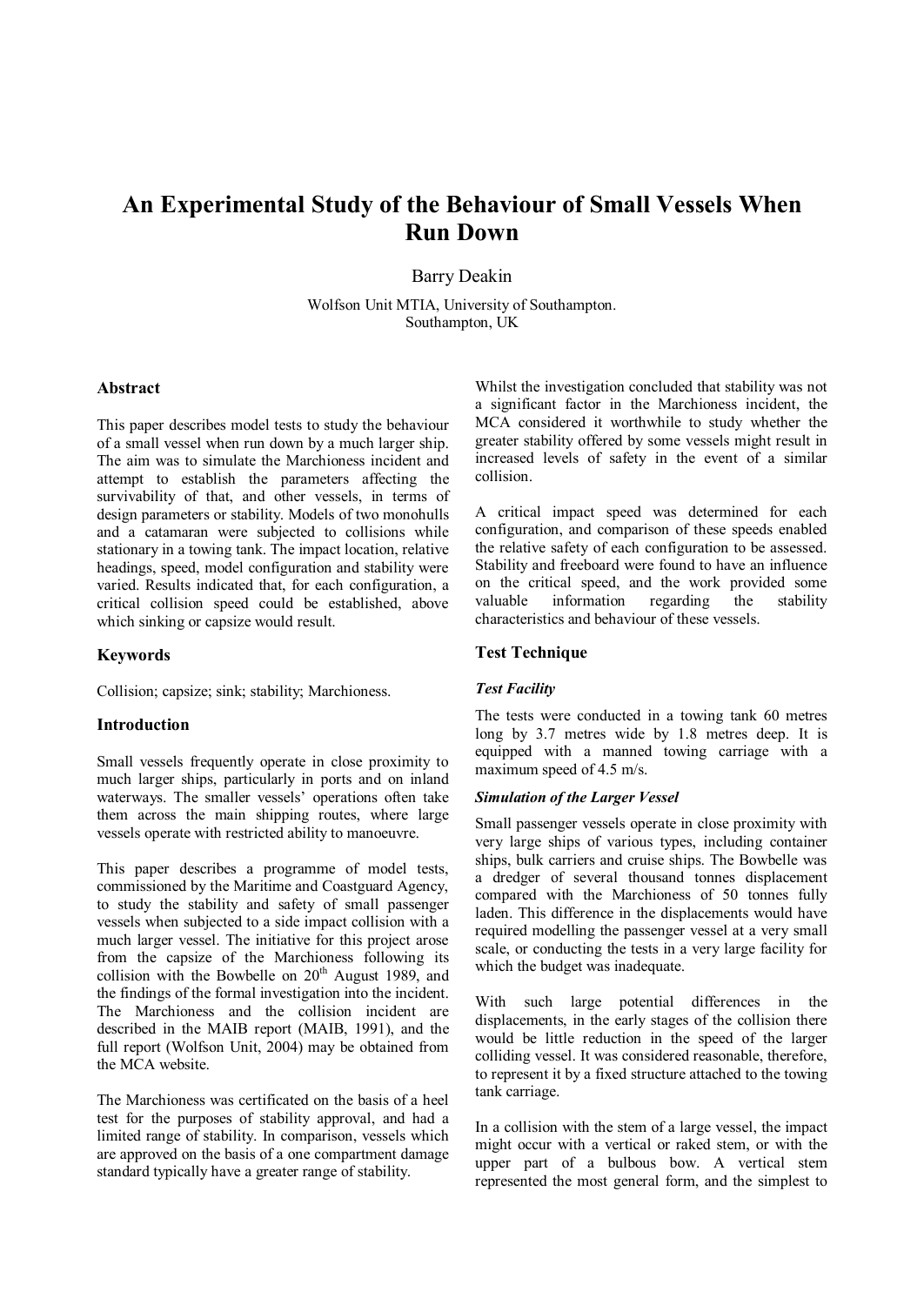model. It was represented by a vertical wooden strut, sleeved with a neoprene fender to avoid structural damage to the passenger vessel models. The strut extended below the water surface to a depth greater than the draught of the models.

# *Collision Method*

The collision strut was fixed to the forward end of the carriage at the centre of the towing tank. The passenger vessel model was placed at rest in the towing tank, ahead of the towing carriage, at the required orientation. Three orientations were studied: beam on, at 45 degrees with the stern towards the collision, and at 45 degrees with the bow towards the collision.

A low power laser was attached to the back of the carriage and aligned with the centre of the tank to enable the model to be placed accurately in line with the strut. Three locations were used for the impact point of the strut on the model: amidships and 25% of the length forward and aft of midships.

The carriage was run at the desired speed and stopped after the strut had pushed past the model and lost contact with it, or when it was apparent that the model was trapped on the strut in an unchanging situation.

# **Passenger Vessel Models**

Principal dimensions of the vessel are presented in Table 1, drawings in Fig. 1 to Fig. 3, and the stability characteristics in Fig. 4 to Fig. 6.

| All dimensions<br>in metres | Marchioness | Wider<br>Vessel | Catamaran          |            |  |
|-----------------------------|-------------|-----------------|--------------------|------------|--|
|                             |             |                 | <b>Bow</b><br>trim | Level trim |  |
| Length OA                   | 26.9        | 24.4            | 32.7               | 32.7       |  |
| Length BP                   | 25.9        | 22.8            | 29.5               | 29.5       |  |
| MId Beam                    | 4.35        | 5.94            | 8.32               | 8.32       |  |
| Draught                     | 0.89        | 1.37            | 1.24               | 1.26       |  |
| Freeboard                   | 0.65        | 1.10            | 1.79               | 1.77       |  |
| Displacement                | 50          | 108             | 90                 | 98         |  |
| LCG (fwd)                   | $-1.16$     | $-0.76$         | $-1.13$            | $-2.38$    |  |
| VCG                         | 1.54        | 2.84 &<br>2.22  | 3.27               | 3.28       |  |
| Model scale                 | 1:16        | 1:16            | 1:20               |            |  |

# **Table 1. Principal dimensions**

# *Marchioness*

A model hull was constructed, at a scale of 1:16, of wood strip planks on frames, sheathed with GRP inside and out. It included the skeg and rudder but no other appendages. One level of superstructure was constructed in two modules, fore and aft, with an open top allowing downflooding at any point along its perimeter. The Marchioness was partially decked, with an undecked compartment extending through most of the aft part of the vessel with a very low coaming to the window height. This characteristic results in a low angle of downflooding, giving an effective range of stability

of 22 degrees, and precludes compliance with the stability requirements for decked vessels. A plywood deck was constructed to enable this compartment to be made watertight, increasing the range to 55 degrees.

The model was ballasted to a displacement and centre of gravity corresponding to the incident condition as calculated by MAIB. The ballast was adjusted for each configuration tested to maintain constant displacement and centre of gravity.

# *Wider Vessel*

A more modern type of vessel was selected by MCA staff, and was representative of many small passenger vessels in operation. Principle differences to the Marchioness are wider beam and a fully decked configuration enabling compliance with a single compartment damage standard, and giving a range of intact stability of 40 degrees.

The vessel comprised two decks of accommodation above the main deck, giving a relatively high centre of gravity and a stability curve not unlike that of the Marchioness, despite the greater beam. It was decided, therefore, to conduct tests on the model in the loaded condition presented in the vessel's stability booklet, and in a second condition with the same displacement but a lower centre of gravity.

The model was constructed, at a scale of 1:16, of wood strip planks on frames, sheathed with GRP inside and out. It was fully decked and a simple open topped superstructure was constructed to represent the first level of accommodation on the full scale vessel.

# *Catamaran*

Following tests on the models described above it was decided to conduct tests on a catamaran for comparison. An existing mould, manufactured for a model for another project, was used to construct the symmetric hulls of a conventional catamaran. The vessel is a 33 metre fast ferry operating in the UK on protected waters in close proximity to large ships, and therefore was considered a suitable example for this study.

The model was constructed, at a scale of 1:20, of GRP and Kevlar. It comprised the two symmetric, round bilge hulls, and a flat bridge deck. No appendages or superstructures were fitted.

The model was ballasted to represent a fully laden level trim condition, and a bow trim condition, using the stability information booklet for guidance on displacement and centre of gravity. Despite a difference in the GM values, the differences between the stability curves for these conditions were negligible, with less than 0.01 metre difference in the maximum GZ, and less than 1degree difference in the range. The displacement was 8% greater in the level trim condition, and hence the righting moment was also 8% higher.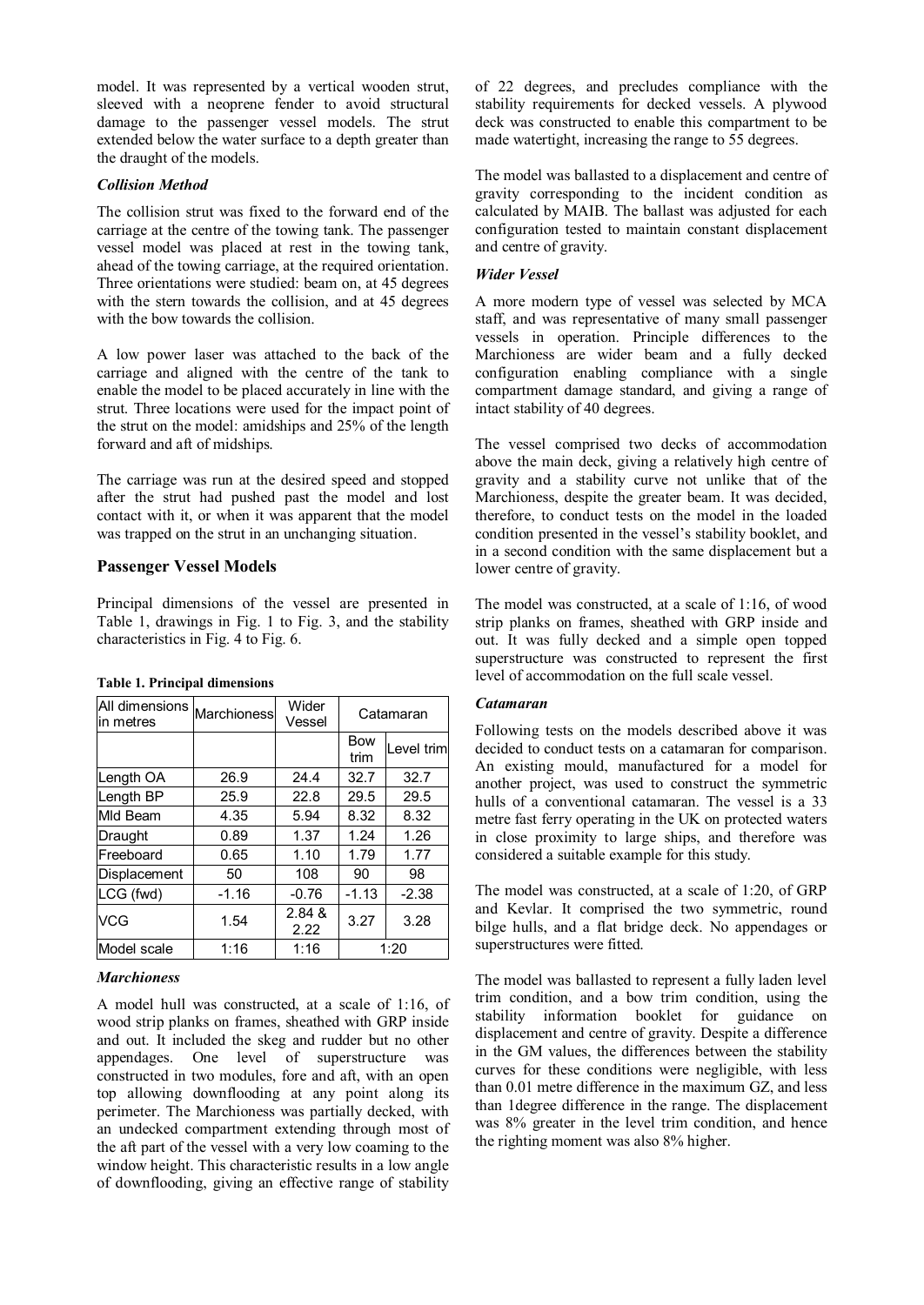





**Fig. 3. Catamaran model** 



Coaming Aft

**Fig. 6. Comparison of the stability of the three models without superstructures**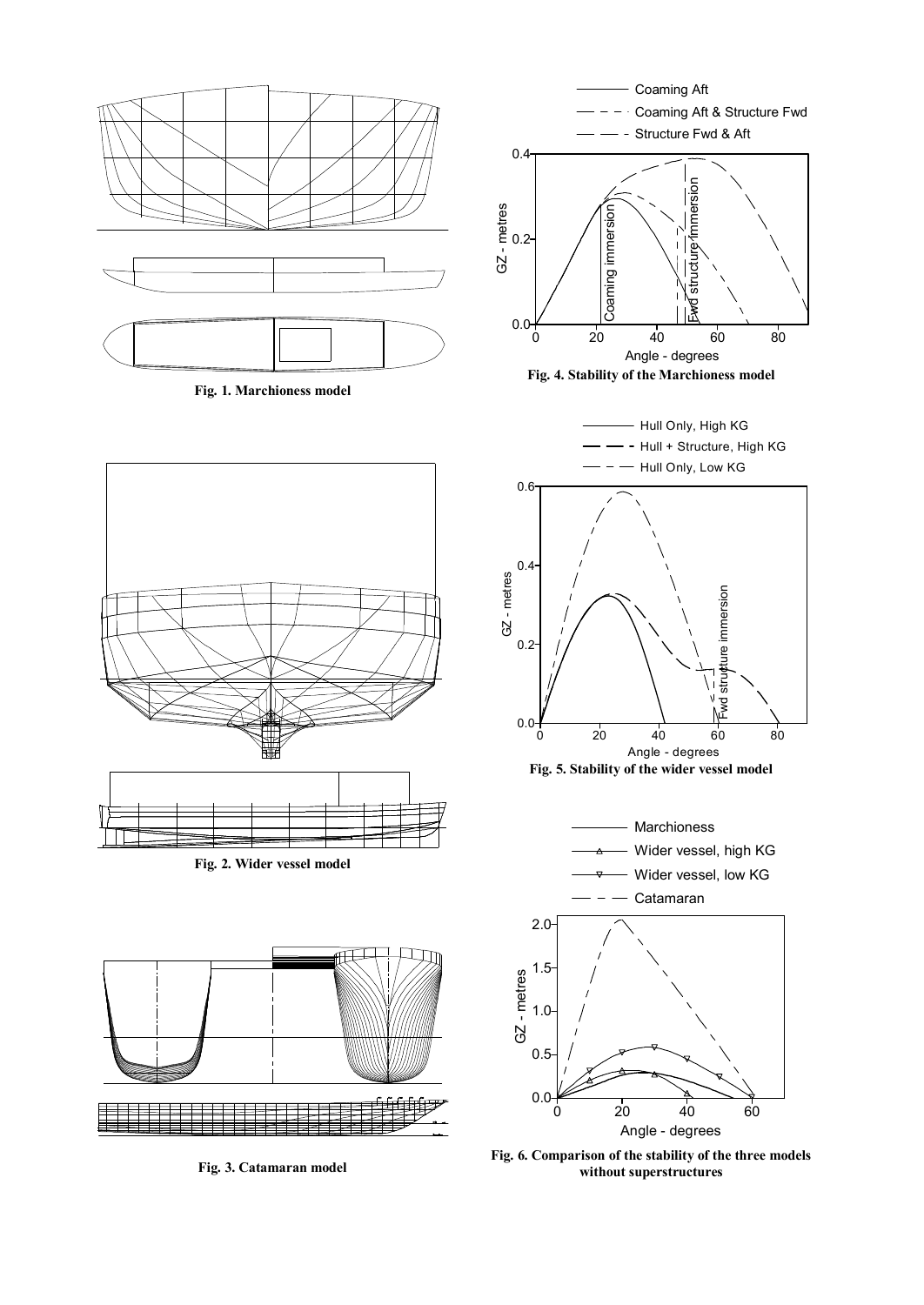### **General Observations of the Forces Involved**

# *Orientation and Point of Impact*

The behaviour of the models was very dependent on the longitudinal location of the impact and the orientation of the model relative to the course of the colliding vessel, or strut. To simplify discussion of this aspect a notation will be adopted as defined in Fig. 7.



**Fig. 7. Notation used to define the collisions** 

It is understandable that the vessel is likely to be rotated and pushed aside by a collision of the type denoted C2, particularly if it has a raked keel or a substantial skeg that results in a centre of lateral resistance aft of midships. These features are common on passenger vessels and indeed are features of both the Marchioness and the wider monohull. Impacts C2 and A2 therefore were the least onerous for these models, and resulted in no significant heeling. The catamaran has no skeg and the keel line is rockered with the deepest point amidships. Its response in yaw was slightly different to the monohulls as a result, but impacts forward of midships did not result in capsize.

Similar results were obtained for impact B3, but the aft location of the centre of lateral resistance due to the keel and skeg arrangements of the monohulls reduced their rotational response, and one capsize occurred with the Marchioness model.

With the models oriented beam on to the collision the highest rate of capsize was for impacts A1, with the models at times being held on the strut, perhaps in the capsized state. For impacts A2 and A3 the model rotated and the number of capsizes was significantly less than for A1.

In impacts B2 and C3 the model moved sideways to some extent and the impact point moved towards the centre of the model. These impacts gave the highest rates of capsize for the models at these oblique headings, with the exception of the catamaran which, as mentioned above, did not capsize when stuck towards the bow in impact B2.

The collision between the Marchioness and Bowbelle was of type C3, one of the more severe combinations.

### *Transient Phase of the Impact*

The behaviour following the collision may be divided into a transient phase, in which the passive vessel is set in motion by an impulsive force, followed by a quasistatic phase in which the forces are more steady.

In many cases the roll response was immediate on impact. It appears that the transient phase has a major effect on the behaviour because the initial roll angle affects the subsequent development and balance of forces.

In this phase it appeared that the model responded to three principal moments that governed its initial roll response. These are illustrated in Fig. 8.



**Fig. 8. Forces acting during the transient phase** 



**Fig. 9. Forces acting during the quasi-static phase** 

The force, denoted F, of the strut applied to the side of the model and the height at which this force is applied. The height is at the point of impact and therefore is dependent on the section shape of the hull and superstructure, and the shape of the stem of the colliding vessel.

The reactive inertial force, I, due to the acceleration of the model in the direction of travel of the strut, acting at the centre of gravity. The height at which this force acts is dependent on the height of the centre of gravity.

The reactive force, H, due to the water resisting movement of the model, acting through the centre of pressure. On impact, the water alongside the vessel, on the opposite side to the impact, is displaced under pressure resulting in generation of a wave along the topsides. This may be likened to the response to a slam, and is similar in appearance to the spray sheet on the hull of a planing boat.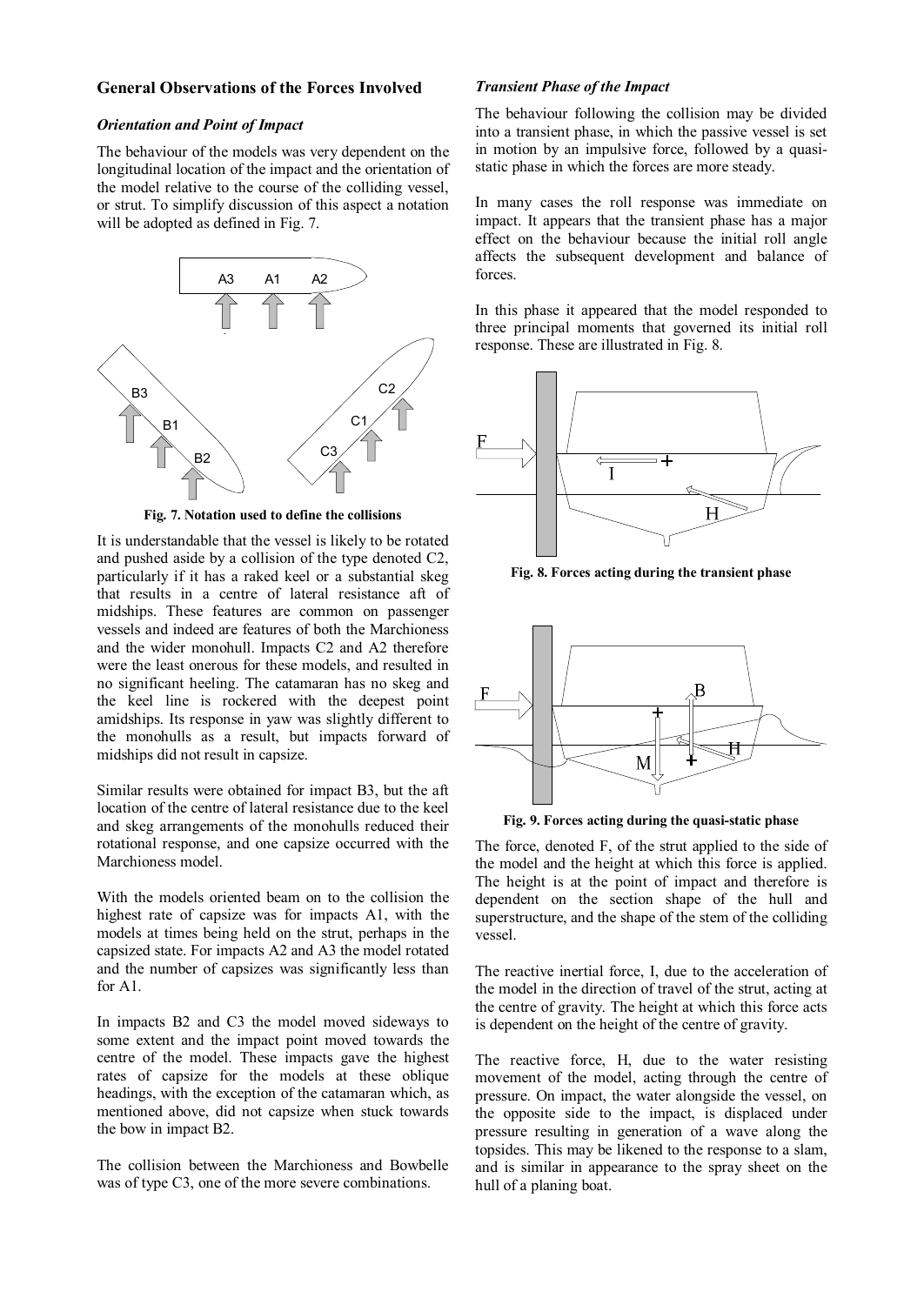On the side adjacent to the impact there will be a negative pressure. The resultant is not a horizontal force acting at half the draught. Its magnitude and direction are difficult to predict, and are dependent on the shape of the hull. It should not be confused with the resistance components normally associated with a hull moving steadily through water.

The relative magnitudes and lines of action of these forces govern the vessel's initial response, in particular whether it rolls towards or away from the colliding vessel. If the colliding vessel has a raked stem, or the passive vessel a high superstructure, the force F is likely to be above the centre of gravity and will impart a roll moment away from the colliding vessel. Conversely, if the passive vessel has a high centre of gravity and is struck low on the hull, the moment is likely to result in a roll towards the colliding vessel. If there is no rotation or deformation, the lateral acceleration of the passive vessel will be of extremely high magnitude, as it will adopt the speed of the colliding vessel immediately. Any rotation or deformation will increase the time taken to accelerate with a proportional reduction in the acceleration and hence in the inertial force associated with it. If the colliding vessel is of a similar displacement to the passive vessel, the speed of the colliding vessel, and hence the acceleration of the passive vessel, will be reduced.

The hydrodynamic pressures complicate the issue so that such simplified predictions of the roll direction in any particular case would be unreliable.

Figure 17 and Figure 18 show tests where the model rolled rapidly on impact towards and away from the strut respectively. The different behaviour is believed to result primarily from the presence of the superstructure.

# *Quasi-Static Phase of the Impact*

Once the passive vessel has been accelerated to the speed of the colliding vessel, the inertial force associated with the acceleration is reduced to zero, and the flow around the hull becomes steadier. A wave pattern is set up around the hull as illustrated in Fig. 9.

On the pressure side a wave crest is formed and on the suction side a wave trough, so that the vessel floats on an inclined water surface. Its hydrostatic stability on this inclined surface generates a roll moment towards the colliding vessel because of the transverse displacement of the centre of buoyancy from the centreline.

On the pressure side the wave may rise above the deck edge at some point, and this appears to have a significant effect on the roll moment, resulting in a roll away from the colliding vessel. With an undecked configuration it may result in downflooding, as appears may have been the case in the Marchioness incident, and illustrated in Fig. 12. The times indicated for the sequence refer to full scale.

As in the transient phase, the hydrodynamic forces

resulting from the flow around and under the hull are difficult to predict and complicate the overall force balance. As for a vessel moving forward in normal operation, the hydrodynamic resistance will include viscous, form and wave making components. Rather than a horizontal force acting at the half draught, as traditionally assumed, there is much experimental evidence that the drift force may result in a roll moment away from the direction of travel. This has been brought to the attention of regulators through IMO (2007). It is particularly evident with high beam to draught ratio, which is a characteristic of these models, and helps to explain cases with a tendency to roll towards the strut.

The behaviour of the models indicated that, in some cases, the forces may be in balance, with the model held at a constant attitude against the strut, or nearly in balance, with the model rotating slowly around the strut, predominantly in yaw.

An additional force in the system is the friction between the two vessels. This may apply a vertical force component at the point of contact, affecting the angle of inclination of the resultant force F. In the model tests the neoprene fender on the strut resulted in greater friction than would have been the case with a smooth strut, and undoubtedly affected the roll rotation in some tests. In a real collision the deformation of the vessels might result in considerable resistance to relative vertical movement at the point of contact, and so there was no justification for modifying the strut.

Tests on the catamaran further highlighted the difference between the transient and quasi-static phases. In some beam-on cases the model was capsized at 5.4 knots, with the capsize initiated during the transient phase of the collision. In other cases the model was held fast against the strut and pushed beam-on at speeds of up to 9 knots without excessive heeling. The latter cases arose following a stern-to presentation, where the impact did not cause capsize and the model subsequently yawed beam-on to the strut.

# **Determination of Critical Speeds**

The behaviour was highly dependent on the speed, so attempts were made to determine the critical speed, that is the lowest impact speed at which capsize occurred, for each configuration. Initially, tests were conducted on both monohull models at all combinations of orientation and impact point, at 2, 4 and 6 knots. It was apparent from these tests that collisions at 2 knots posed no threat to the stability of the vessels. The differences between the behaviour at 4 and 6 knots were dramatic in some cases, and so subsequent tests were conducted at finer speed increments. Whilst repeat tests proved the method to give consistent and reliable results, the behaviour of the model at the critical speeds was dependent to some extent on the precise orientation and impact point, and subsequent response in yaw. In most cases it was considered that the resolution of the test method did not justify tests at increments of less than 0.5 knots.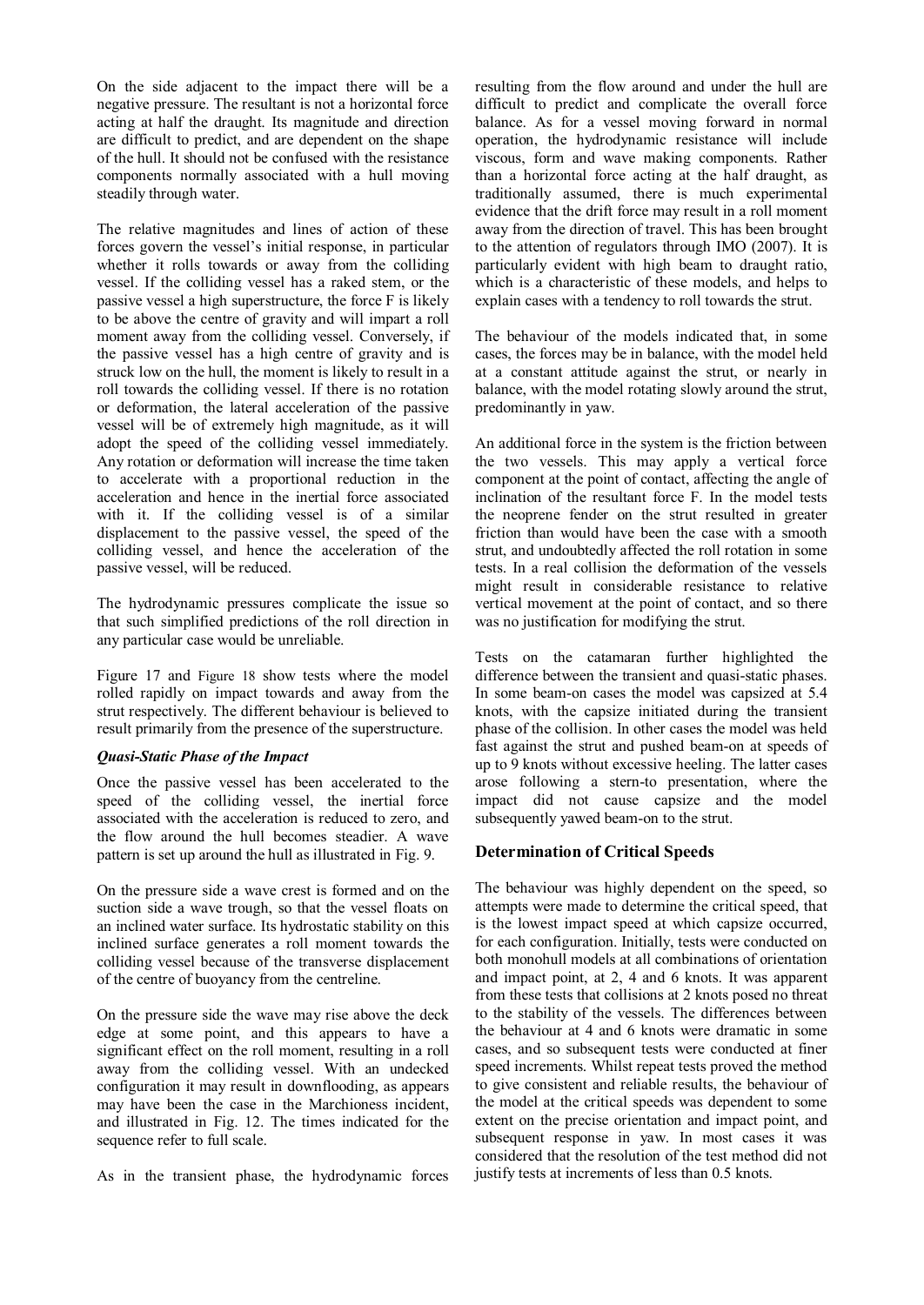Collisions of type A2, B3 and C2 resulted in very few or no capsizes, and so the tests concentrated on the remaining six combinations of orientation and impact point.

A large number of test runs were required to address the matrix of 5 variables: model, configuration, orientation, impact point and speed. Over 200 runs were conducted, from which were derived the critical speeds for the worst combination of orientation and impact point for the 9 model configurations. These are presented in Table 2.

The lowest critical speeds were found to be 4 knots for both the monohulls and 5.4 knots for the catamaran.

# **Direction of capsize**

The capsizes of the wider monohull without the superstructure fitted were all towards the strut. With the superstructure fitted all capsizes were away from the strut. This indicates that the height of the point of contact of the colliding vessel is a dominant parameter.

For the Marchioness the results were less clearly defined. With the superstructure fitted, all capsizes were away from the strut, although not necessarily because the strut impacted the superstructure (Figure 15). Without superstructures there were capsizes in both directions. It appeared to be largely dependent on whether the pressure wave rose above the deck edge. This in turn was influenced by the orientation and point of impact. For example, in a collision of type B2, the model rotated rapidly in yaw, the bow being pushed ahead of the strut and generating a large wave that could overwhelm the deck forward and result in a capsize away from the strut. The lack of consistency in these events suggests that quite small differences in orientation or impact point can make dramatic differences to the balance of forces and hence the behaviour.

All collisions with the catamaran model resulted in heeling way from the strut, despite the fact that the model had no superstructure and the impact was at the deck at side, slightly below the vertical centre of gravity. With the catamaran trimmed by the bow the forward part of the deck was submerged at the higher speeds tested, and in some cases the model trimmed and rolled to a large angle but recovered.

# **Effects of Impact Location and Yaw**

Impacts at different points along the hull result in different yaw rates, and these can have a strong influence on the behaviour, particularly in the quasistatic phase. When the Marchioness model was struck beam-on amidships (Figure 13) it was pushed sideways without yawing, and capsized very rapidly towards the strut. When struck aft of midships from the stern quarter, as was the case in the Marchioness incident and in Figure 15, it capsized away from the strut, after yawing to a beam-on attitude. The difference appeared to be that, in the latter case the stern was pushed through the water much faster than the bow, with the pressure wave concentrated well aft. The wave rose above the deck edge and the roll then increased rapidly. In the former, beam-on case, the pressure wave was distributed along the full length of the model, and this appeared to generate sufficient buoyancy to roll the model towards the strut.

The hydrodynamic forces acting in these scenarios undoubtedly have an effect on the roll behaviour, but are more difficult to understand. When the deck edge immersed on the pressure side of the model it frequently resulted in capsize away from the strut. This may be due to an increase in the resistance to sway and a change in the direction of the resultant force.

# **Effects of the Superstructure**

As described above, the presence of a superstructure may raise the effective height of application of the collision force, and affect the direction of capsize.

If the superstructure remains intact, its buoyancy has a considerable effect on the trim and stability of the vessel. In these tests the superstructure was open topped in all cases, allowing flooding when the side panels became submerged. The structural integrity of the vessel, and any windows and doors, will govern the downflooding in real cases, and a particular vessel might fare better or worse than the models as tested. A large part of the Marchioness superstructure was completely destroyed during the incident, although it is not certain whether it was due to the collision, or the hydrostatic or hydrodynamic forces that followed.

Presence of an intact superstructure increases the range of stability and reduces, or eliminates, the dynamic effects of immersion of the deck edge. It increases the angle of maximum GZ so that the vessel retains greater righting moments at large angles of heel.

# **Effects of Stability Characteristics**

Comparison of the stability curves reveals some common characteristics and some highly variable ones. For example, the Marchioness and the wider vessel with a high KG have similar maximum values of GZ, while the catamaran has a much larger value. The wider vessel with the low KG has a similar range of stability to the catamaran but still with a much lower maximum KG. It was hoped that these selective differences would assist in the identification of the most influential characteristics. A summary of the stability characteristics is presented in Table 2.

There is clear evidence from the tests that, for a given vessel configuration, increased stability provides increased resistance to capsize. Comparison of runs 88 and 121 for the wider vessel provides a good example, because the capsize mechanisms were observed to be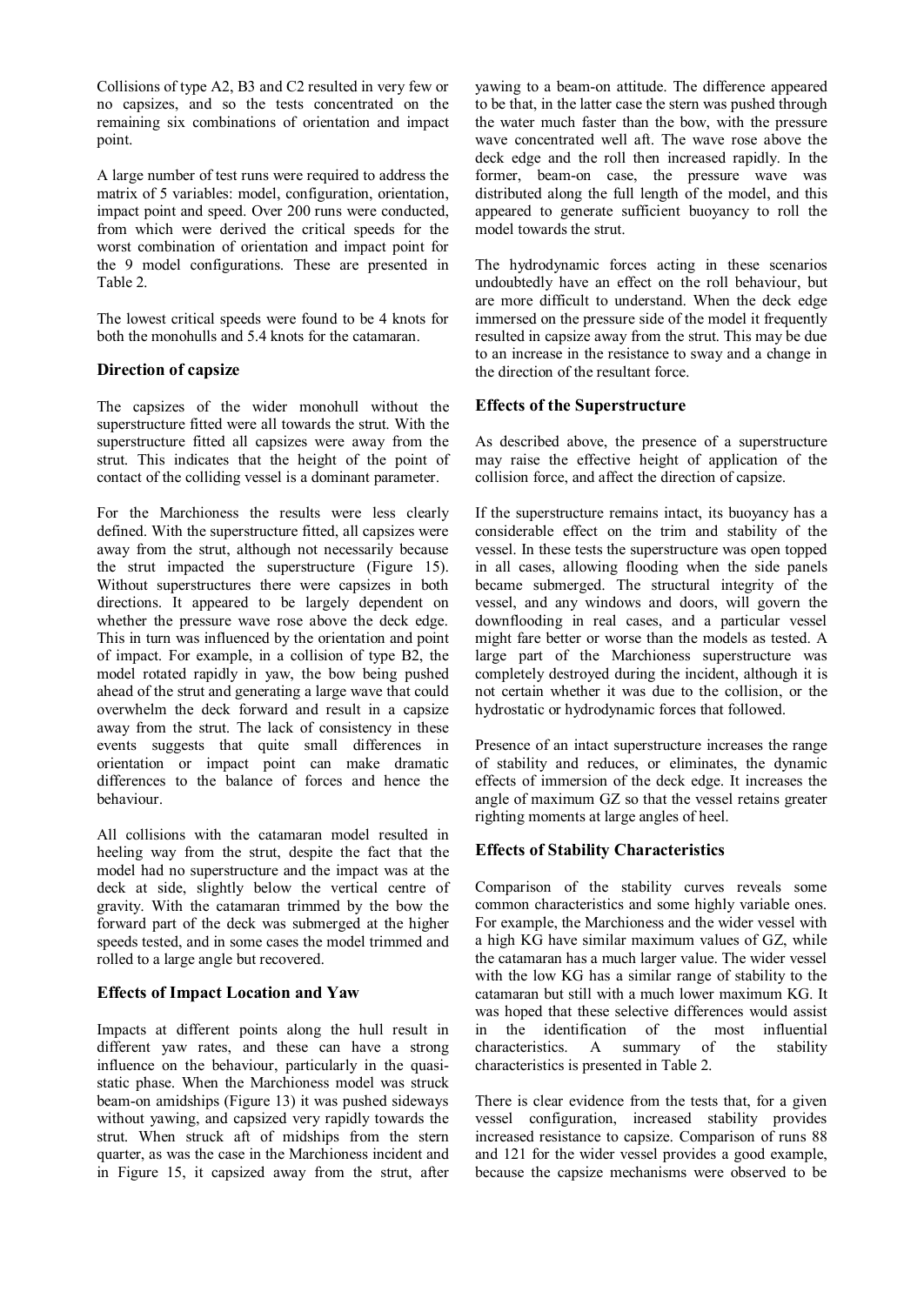the same (Figure 16 and Figure 17). Run 88 was with the lower stability condition, where the critical speed was 4.5 knots. Run 121 was with the higher stability condition and the critical speed was 6 knots. The difference between the test configurations is merely that ballast weights were relocated to reduce the height of the centre of gravity. The GM increased by 51%, the maximum GZ by 83%, and the range of stability by 43%.

This finding is less clear however, when all of the test configurations are studied together. Fig. 10 presents three plots of the critical capsize speeds for each configuration against the range of stability, the maximum GZ and the GZ curve area. Although there are some indications of trends, particularly with respect to range of stability, the data do not enable reliable trend lines to be defined.



**Fig. 10. Variation of critical speed with stability** 

The stability of the catamaran, with a righting energy (that is the product of the area under the GZ curve and the displacement) an order of magnitude higher than that of the Marchioness, gave only a modest increase in the critical speed. This indicates that righting energy is not an important parameter in this type of incident. This may be explained by the fact that, assuming the collision is with a much larger vessel, the available capsizing energy may be one or more orders of magnitude greater than the available righting energy. In the model tests the capsizing energy was effectively infinite because the carriage speed was not reduced on impact. Thus any increase in the righting energy, such as may be brought about by normal design changes, would be insignificant in comparison with the capsizing energy unless the collision is with a small vessel travelling at low speed.

Attempts were made to determine trends by comparing other parameters including GM, freeboard, displacement, length, beam, speed squared, and a number of non-dimensional variations and ratios of them. None of these attempts resulted in clear trends.

An example is presented in Fig. 11 to show a possible trend between freeboard and critical speed. Speed squared has been used because it is believed to be more representative of the forces involved, and both have been divided by the cube root of displacement so that the data are independent of vessel size. An interesting aspect highlighted by these data is that all of the cases with relatively low freeboard capsized towards the strut.

The highest critical speed, by a significant margin, was with the wider vessel fitted with a superstructure. The stability characteristics of this configuration were not particularly high, being similar to those of the Marchioness with the full superstructure. This suggests that maintaining high freeboard and avoiding downflooding are worthwhile design aims.



**Fig. 11. Variation of critical speed with freeboard** 

# **Implications for the Marchioness Incident**

# *Validation of the Test Method*

The sequence of images presented in Fig. 12 show a reenactment of the collision between the Bowbelle and the Marchioness, within the limitations of the experimental method. For convenience, the collision in this sequence was to the starboard side, but otherwise is representative of the attitude and impact point described in the MAIB report. The model behaviour appears to correlate well with that reported for the incident at full scale, and is consistent with the fact that impact damage was sustained from the deck to the keel.

At 4 knots the model did not capsize but was pushed sideways, approximately upright. At 4.5 knots the model capsized as illustrated. The MAIB report states that the Bowbelle was making good about 5.5 knots against a 3 knot tide, while Marchioness was making good 3 knots, perhaps less. The course of Marchioness was at about 45 degrees across the bow of Bowbelle. In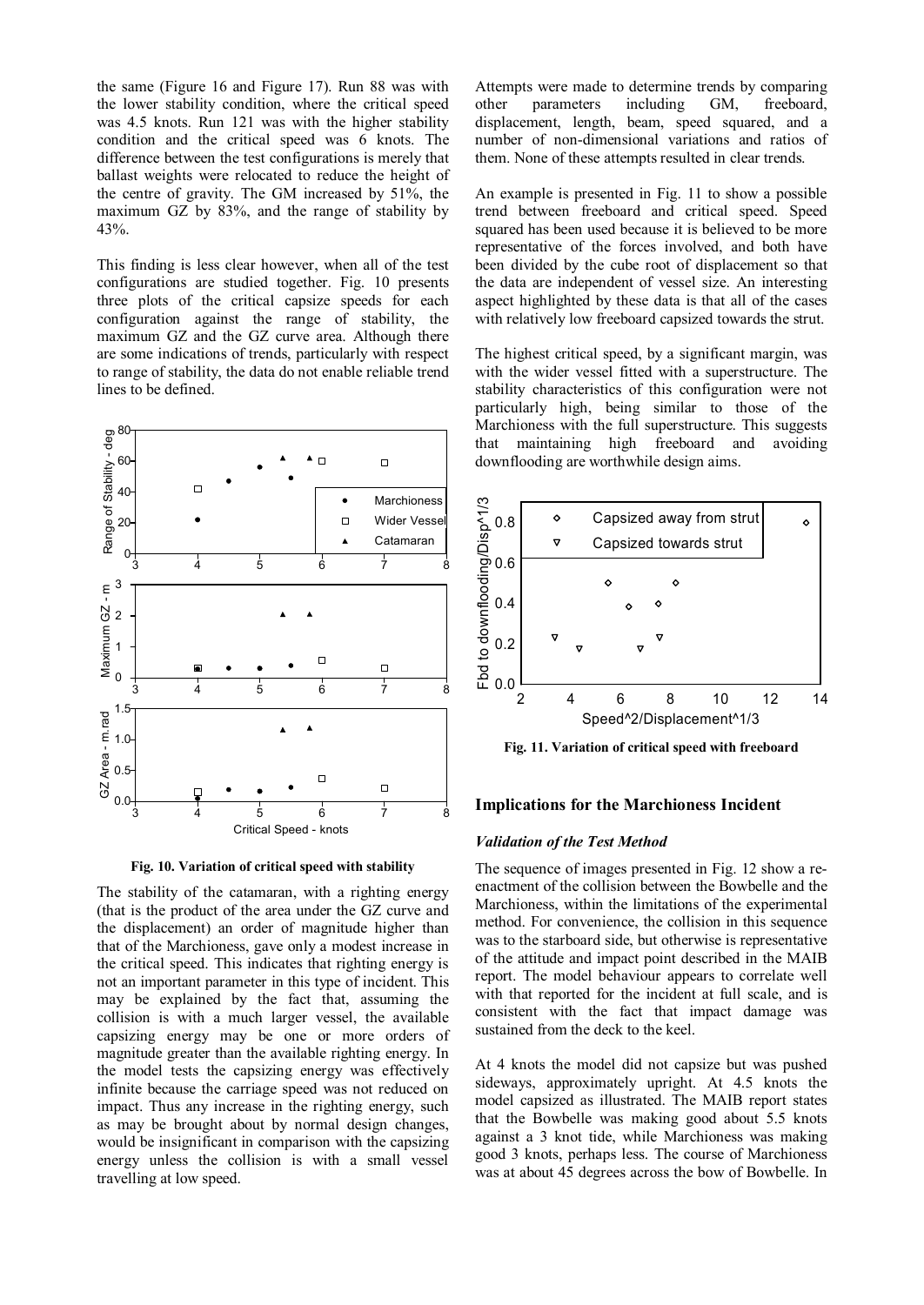this situation the relative speed between the vessels, and thus the collision speed, would be about 4.25 knots, although the actual speeds and courses of the vessels was not known accurately and this value probably has an uncertainty of at least 0.5 knot. This correlates very well with the test results.

The combination of this critical speed and the model behaviour provide evidence to support the validity of the test method.

# *Application of Results to the Marchioness*

The test results demonstrate that some improvements could be made to the vessel to increase the level of safety. In the configuration of an open deck aft, the lowest speed at which capsize occurred was 4 knots, with the model beam on to the strut. It is believed that the incident occurred at a speed of about 4.25 knots, with the Bowbelle approaching from the stern quarter, and so the incident occurred approximately at the critical speed. The tests indicate that at a lower speed the vessel would not have capsized.

With the deck fully watertight the critical speed increased to 4.5 or 5 knots, and with both the forward and aft superstructures assumed watertight, the critical speed increased to 5.5 knots. In any of these configurations, it follows that the Marchioness might not have capsized.

# *Application of Results to Other Vessels*

It was hoped that, if increased stability was shown to provide increased resistance to capsize, it would be possible to recommend some guidance on appropriate levels of the important stability characteristics for certain types of operation. Unfortunately, while the tests indicate that increased stability does indeed provide increased safety, the results are specific to each model. This makes general guidance impossible with the modest data set produced by this study.

It is notable that all models were capsized, and that substantial changes to the model configuration generally led to modest increases in the critical speed. This perhaps underlines the importance of collision avoidance, as it cannot be assumed that any vessel will withstand a collision with a larger vessel, regardless of the perceived adequacy of its structure and stability.

All small vessels therefore are vulnerable to collision and the findings of this study are relevant to all small commercial vessels and recreational craft. It provides further evidence that stability and freeboard are important factors for the safety of the vessel, but it is unfortunate that the scope of this study has not enabled firm guidance on the characteristics required.

The nature of this type of incident and the subsequent behaviour of the passive vessel is that there is no gradual scale of severity of response. The vessel either capsizes or it does not. In the former case the result will be instant and catastrophic, with loss of life almost inevitable. In this respect a collision induced capsize is similar to other stability casualties where incident databases consistently reveal that, although stability incidents do not represent a large proportion of the total number of marine accidents, they do result in a large proportion of the deaths. If the vessel does not quite capsize, there may be structural damage, perhaps affecting buoyancy and stability in the medium term, and personal injury, but the vessel may survive or there may be adequate time to evacuate. There is unlikely to be any indication to the crew that their margin of safety from capsizing was small.

# **Conclusions**

A simple test method was developed that appears to correlate well with full scale experience, albeit on the basis of only one casualty report.

This study enabled a better understanding of the behaviour of small vessels in collisions. It identified the forces involved and how they may be affected by various design parameters.

The critical speeds above which capsize may occur were identified for a range of model configurations for 3 vessel types. For the Marchioness model the critical speed indicated by the tests corresponded approximately to the speed at which the Marchioness incident occurred.

It was demonstrated that both stability and freeboard are parameters affecting the critical speed.

Notwithstanding the above conclusion, the study did not reveal clear relationships for stability parameters that applied to all configurations tested. It has not been possible, therefore, to derive guidance on the levels of stability required to provide a common level of safety from capsize for small vessels in general. It is not necessarily the case that such relationships do not exist, rather that, if they do exist, the limited scope of this study was insufficient to determine them.

# **Acknowledgements**

The author is grateful to the MCA for permission to present this work, and to the MAIB for their assistance in providing information on the Marchioness incident.

#### **References**

IMO (2007) "Explanatory Notes to the Interim Guidelines for Alternative Assessment of the Weather Criterion." MSC.1/Circ.1227.

MAIB (1991) "Report of the Chief Inspector of Marine Accidents into the collision between the passenger launch Marchioness and MV Bowbelle."

Wolfson Unit MTIA (2004) "MCA Research Project 524 – The Parameters affecting the Survivability of Small Passenger Vessels in Collisions."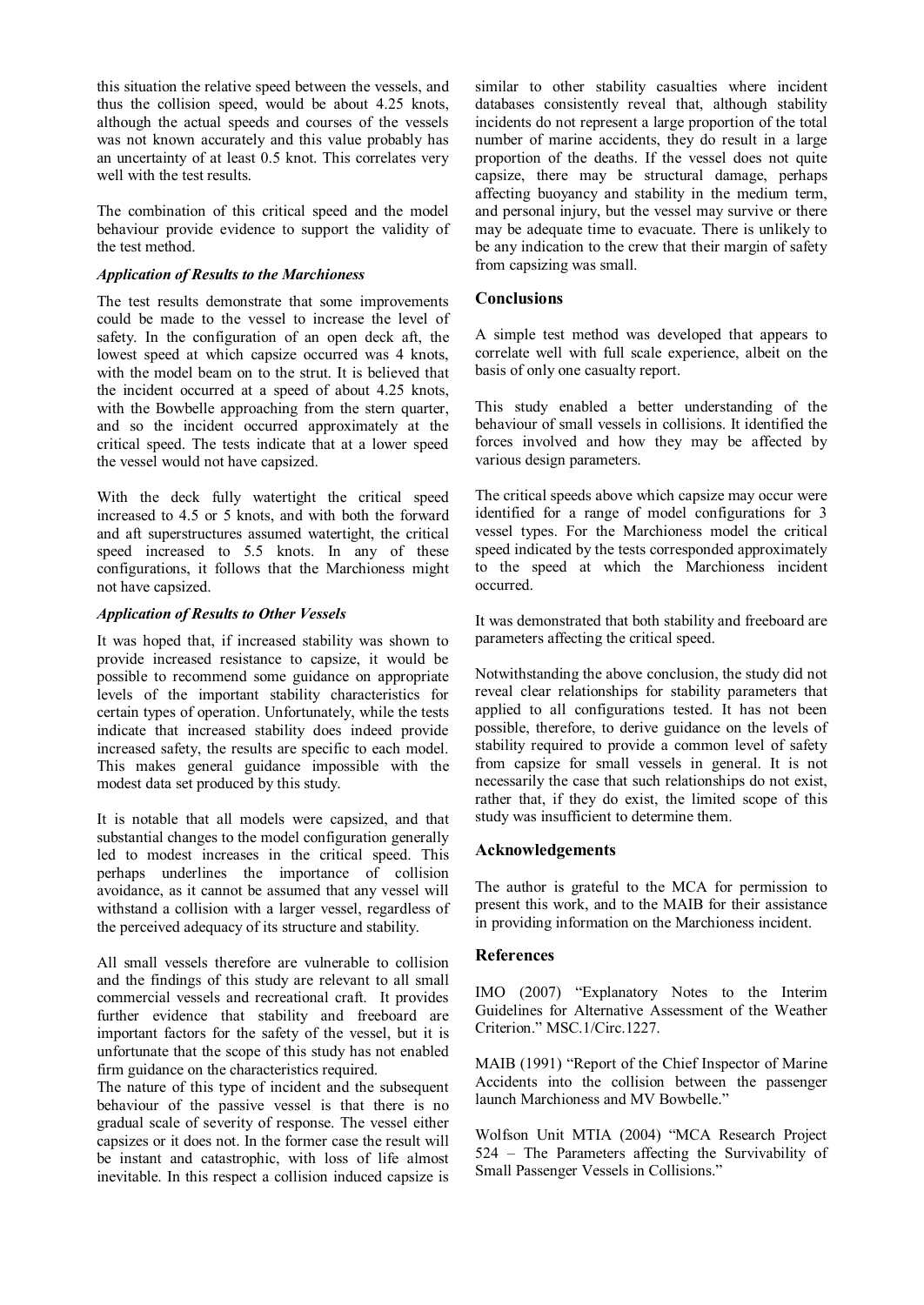| Run<br>Critical<br>No.<br>Speed |              | Capsize<br>Direction | Impact<br>Type | Deck     | Superstructure |     | <b>GM</b> | Range of<br>Stability | GZ<br>Max | GZ<br>Area | Righting<br>Energy |  |
|---------------------------------|--------------|----------------------|----------------|----------|----------------|-----|-----------|-----------------------|-----------|------------|--------------------|--|
|                                 |              | Relative             |                |          | Aft            | Fwd |           |                       |           |            |                    |  |
|                                 | knots        | to Strut             |                |          |                |     | m         | deg                   | m         | m.rads     | Tonne.<br>m.rads   |  |
| <b>Marchioness</b>              |              |                      |                |          |                |     |           |                       |           |            |                    |  |
| 146                             | 4.0          | towards              | A <sub>1</sub> | Open Aft | Off            | Off | 0.72      | 22                    | 0.280     | 0.046      | 2.3                |  |
| 138                             | 5.0          | towards              | A <sub>1</sub> | On       | Off            | Off | 0.72      | 56                    | 0.300     | 0.166      | 8.3                |  |
| 134                             | 4.5          | away                 | C <sub>3</sub> | On       | Off            | On  | 0.72      | 47                    | 0.308     | 0.191      | 9.6                |  |
| 128                             | 5.5          | away                 | <b>B2</b>      | On       | On             | On  | 0.72      | 49                    | 0.388     | 0.229      | 11.5               |  |
|                                 | Wider Vessel |                      |                |          |                |     |           |                       |           |            |                    |  |
| 88                              | 4.0          | towards              | <b>B2</b>      | On       |                | Off | 1.18      | 42                    | 0.320     | 0.152      | 16.4               |  |
| 121                             | 6.0          | towards              | <b>B2</b>      | On       | Off            |     | 1.79      | 60                    | 0.585     | 0.378      | 40.8               |  |
| 110                             | 8.0          | away                 | B <sub>2</sub> | On       | On             |     | 1.18      | 59                    | 0.320     | 0.223      | 24.1               |  |
| <b>Catamaran</b>                |              |                      |                |          |                |     |           |                       |           |            |                    |  |
| Bow trim                        |              |                      |                |          |                |     |           |                       |           |            |                    |  |
| 173                             | 5.8          | away                 | A1             | On       |                | Off | 7.49      | 62                    | 2.055     | 1.187      | 107                |  |
| evel trim.                      |              |                      |                |          |                |     |           |                       |           |            |                    |  |
| 174                             | 5.4          | away                 | A <sub>1</sub> | On       |                | Off | 6.75      | 62                    | 2.050     | 1.159      | 114                |  |

**Table 2. Critical capsize speed and stability summary for each test configuration** 







12 seconds 12.8 seconds 13.6 seconds 14.4 seconds **Fig. 12. Simulation of the Marchioness incident. Collision speed 4.5 knots**